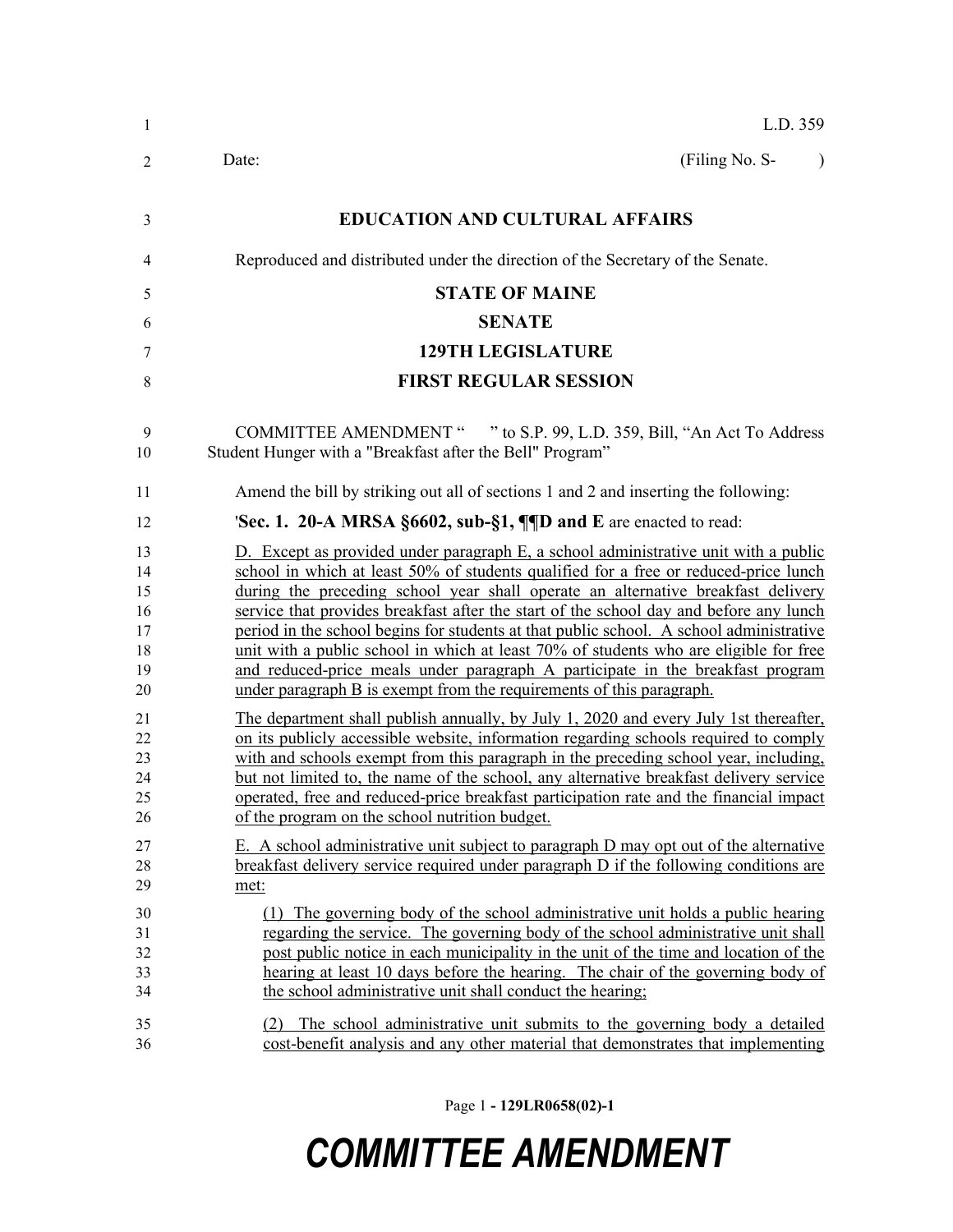the alternative breakfast delivery service would cause undue financial or logistical hardship; (3) The public and the governing body of the school administrative unit evaluates the cost-benefit analysis and any written material submitted for purposes of this paragraph; (4) Within 30 days of the public hearing under subparagraph (1), the governing body of the school administrative unit, by majority vote, determines that an alternative breakfast delivery service is not financially or logistically viable and that the school administrative unit will opt out; and (5) The governing body of the school administrative unit notifies the department of the vote to opt out under subparagraph (4). Opting out under this paragraph must be renewed every 2 years. A school administrative unit with a public school shall submit a request for an extension to opt out before the end of the 2nd school year after the previous vote. The department shall adopt rules to implement this paragraph including rules governing the application process and standards to address evaluation criteria based on need for the funding of alternative breakfast delivery services in school administrative units. The rules must include procedures to track health and academic outcomes through evaluation and data collection of students and schools that participate in alternative breakfast delivery services. Procedures to track health and academic outcomes must include tracking and ensuring that all public schools required to implement the alternative breakfast delivery service are demonstrating at least a 10 percentage point increase in their school breakfast participation rate. If the department determines that a participating public school has not increased its breakfast participation rate by at least 10 percentage points, the department shall provide written notification including improvement strategies to the public school. Upon receipt of written notification by the department, a public school that has not increased its breakfast participation rate by at least 10 percentage points shall submit a final plan within 30 days after the start of the next school year documenting new strategies to increase its breakfast participation rate. Rules adopted pursuant to this paragraph are routine technical rules as defined in Title 5, chapter 375, subchapter 2-A. **Sec. 2. 20-A MRSA §6602, sub-§2,** as amended by PL 2011, c. 379, §5, is further amended to read: **2. Exceptions.** The following are exempt from subsection 1, paragraphs A and, B and D: A. All secondary schools limited to students in grades 9, 10, 11 and 12; and B. A school administrative unit authorized by the commissioner under subsection 9 to postpone the establishment of the program. **Sec. 3. 20-A MRSA §6602, sub-§4, ¶A,** as enacted by PL 1981, c. 693, §§5 and 8, is amended to read:

Page 2 **- 129LR0658(02)-1**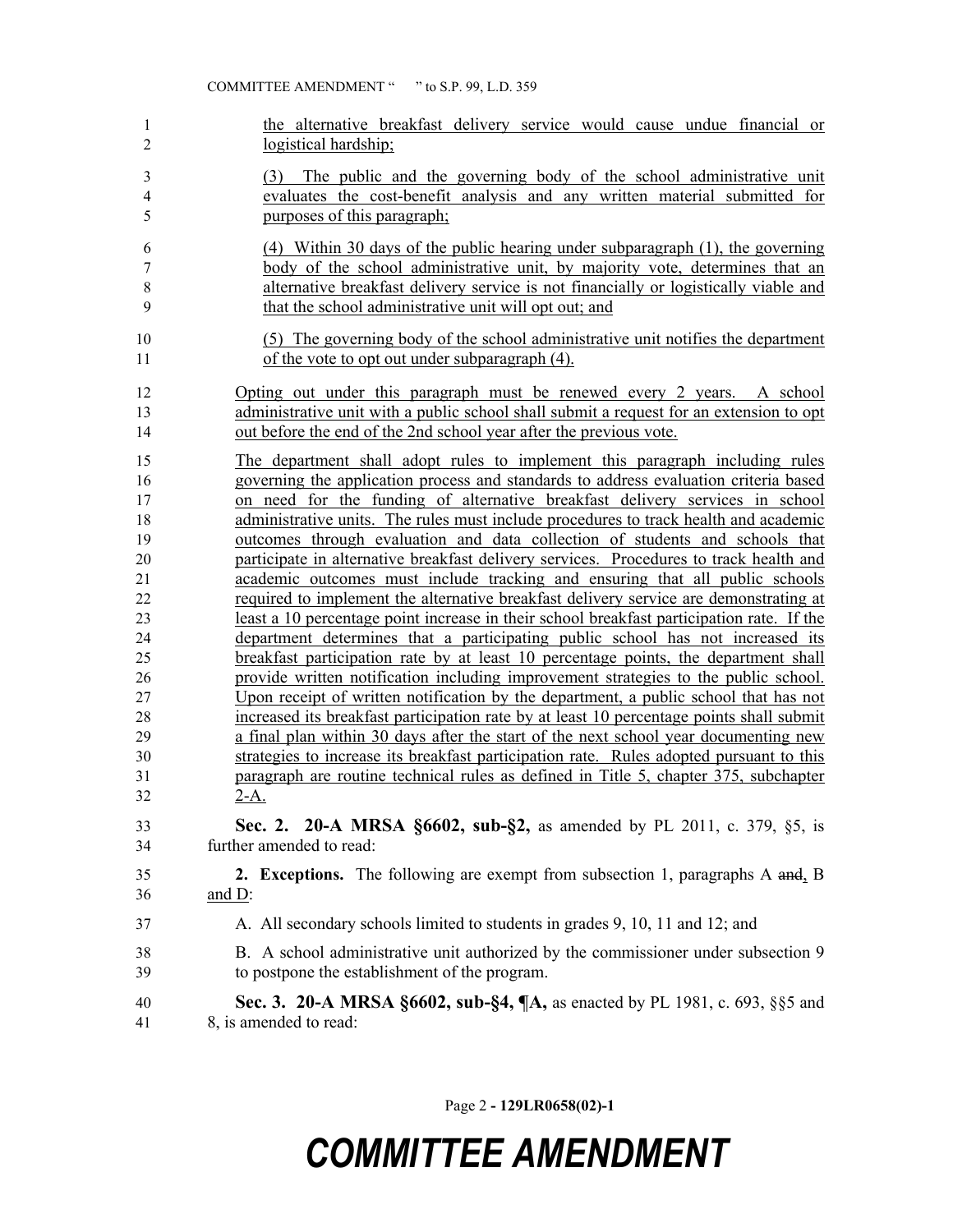1 A. State funds, gifts and appropriations for school food service programs, including state funds specifically for school administrative units with a public school in which at least 50% of students qualified for a free or reduced-price lunch during the preceding school year that operate an alternative breakfast delivery service that provides breakfast after the start of the school day pursuant to subsection 1, paragraph D; and'

Amend the bill by striking out all of section 3 and inserting the following:

 '**Sec. 3. Appropriations and allocations.** The following appropriations and allocations are made.

#### **EDUCATION, DEPARTMENT OF**

#### **School Finance and Operations Z078**

 Initiative: Provides ongoing funding to school administrative units that operate alternative breakfast delivery services that provide breakfast after the start of the school day. A 14 school administrative unit with a public school in which at least 50% of students qualified for a free or reduced-price lunch during the preceding school year qualifies for funding. The department is required to develop guidelines to allocate and disburse the funding to participating schools. Guidelines must be developed within 90 days following the effective date of this Act.

| 19 | <b>GENERAL FUND</b>       | 2019-20   | 2020-21   |
|----|---------------------------|-----------|-----------|
| 20 | All Other                 | \$500,000 | \$500,000 |
| 21 |                           |           |           |
| 22 | <b>GENERAL FUND TOTAL</b> | \$500,000 | \$500,000 |
| 23 |                           |           |           |

 Amend the bill by relettering or renumbering any nonconsecutive Part letter or section number to read consecutively.

#### **SUMMARY**

 The bill requires a school administrative unit with a public school in which at least 50% of students qualified for a free or reduced-price lunch during the preceding school year to operate an alternative breakfast delivery service.

 This amendment, which is the majority report, clarifies that the alternative breakfast delivery service provides breakfast after the start of the school day and before any lunch period in the school begins for students at that public school. The amendment also provides that a school administrative unit or a public school in which at least 70% of students who are eligible for free and reduced-price meals participate in the breakfast program is exempt from the requirement of providing an alternative breakfast delivery service. The amendment revises the process as proposed in the bill for a school

Page 3 **- 129LR0658(02)-1**